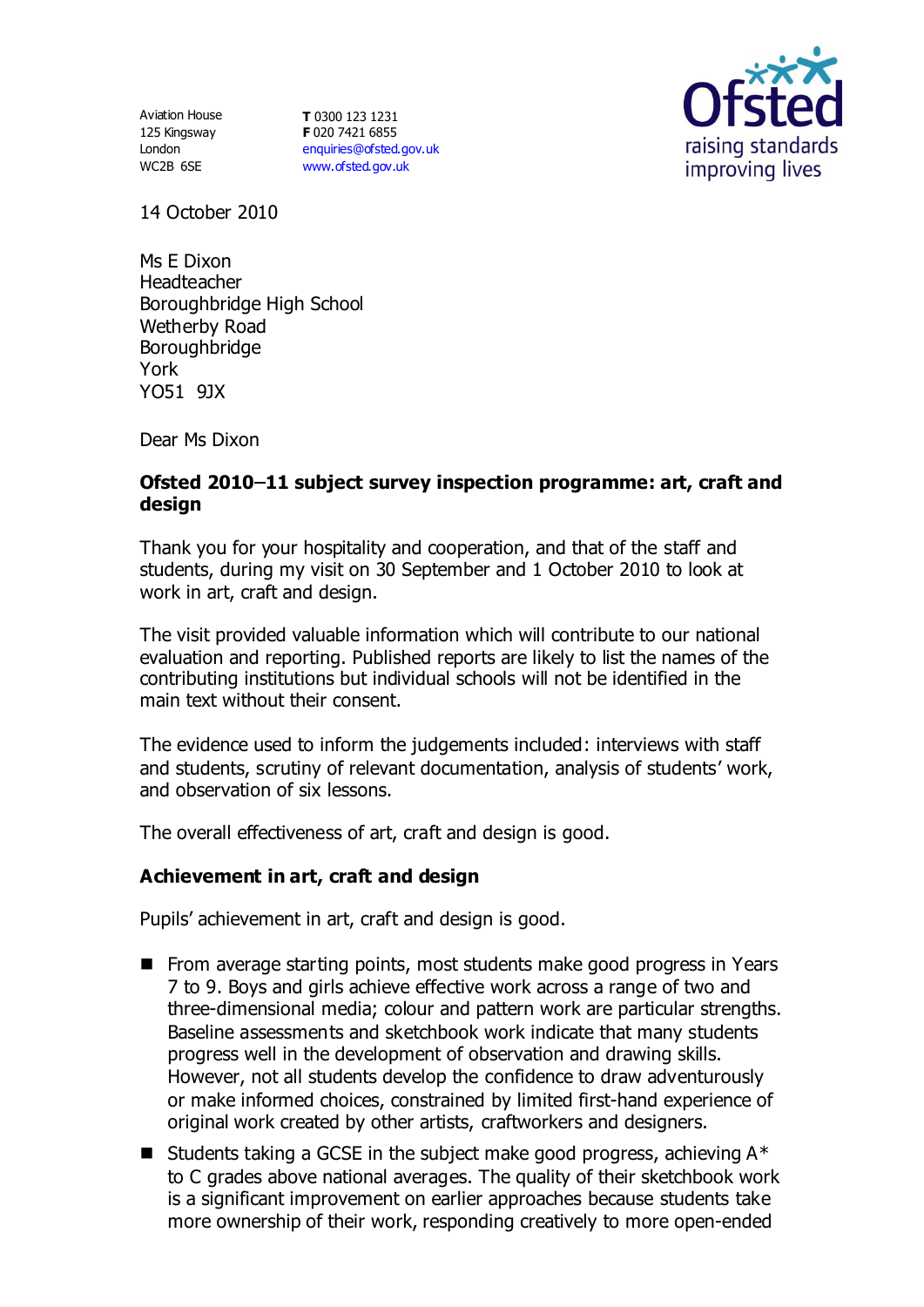challenges. Research and experimentation are used well to build a repertoire of skills and mix media. The best work combines direct observation with imagination in both two and three dimensions. However, creative use of digital media is underdeveloped.

- While the proportion of students taking fine art or photography is small, their work is both well crafted and highly creative. Examples of work indicate that students who pursue the subject for two years make good progress, often driven by ambitions to continue with the subject after leaving school. Although individual reflection and commitment are strong, opportunities are missed for sixth formers to develop their leadership and communication skills by promoting the subject with younger students.
- Students' enjoyment of the subject is evident in all years. Boys make a particularly strong contribution to discussion, but the popularity of the subject as an examination option has been constrained in the past by students' limited awareness of different applications of the subject, their confidence in drawing or enthusiasm to write. Increased breadth and use of media is starting to attract more diverse groups of students, including a wider range of academic ability.

# **Quality of teaching of art, craft and design**

The overall quality of teaching of art, craft and design is good.

- Staff are very enthusiastic when teaching the subject. They demonstrate confidently, encouraging the students to work beyond their comfort zone with the challenge 'don't be a bore explore'. A well-chosen range of examples stimulate students' creativity but opportunities for students to take decisions, for example about the scale of work, are too limited. In the best lessons, students are involved in demonstrations enabling staff to observe the responses of other students and question their understanding.
- Students' progress over time is tracked regularly and teachers use assessment information well to target support. Marking is accurate, but not always expressed sufficiently clearly to promote an independent response. Discussions about the progress of students' work are handled very well individually and as a group, but the impact is lessened when positioned at the end of lessons. Examination objectives are used well with the older students but assessment tasks in Years 7 to 9, while promoting and monitoring observational drawing, do not reward creativity enough.

## **Quality of the curriculum in art, craft and design**

The quality of the curriculum in art, craft and design is satisfactory.

■ Several successful projects in Years 7 to 9 involve a series of short activities that combine in an outcome that challenges students' ability to apply their learning. This approach has an evident impact on achievement in later years because students understand how to use preparation to build ideas and refine skills culminating in work that remains lively and unpredictable. Visits by examination groups to art galleries complement learning in school, promoting students' creativity by increasing their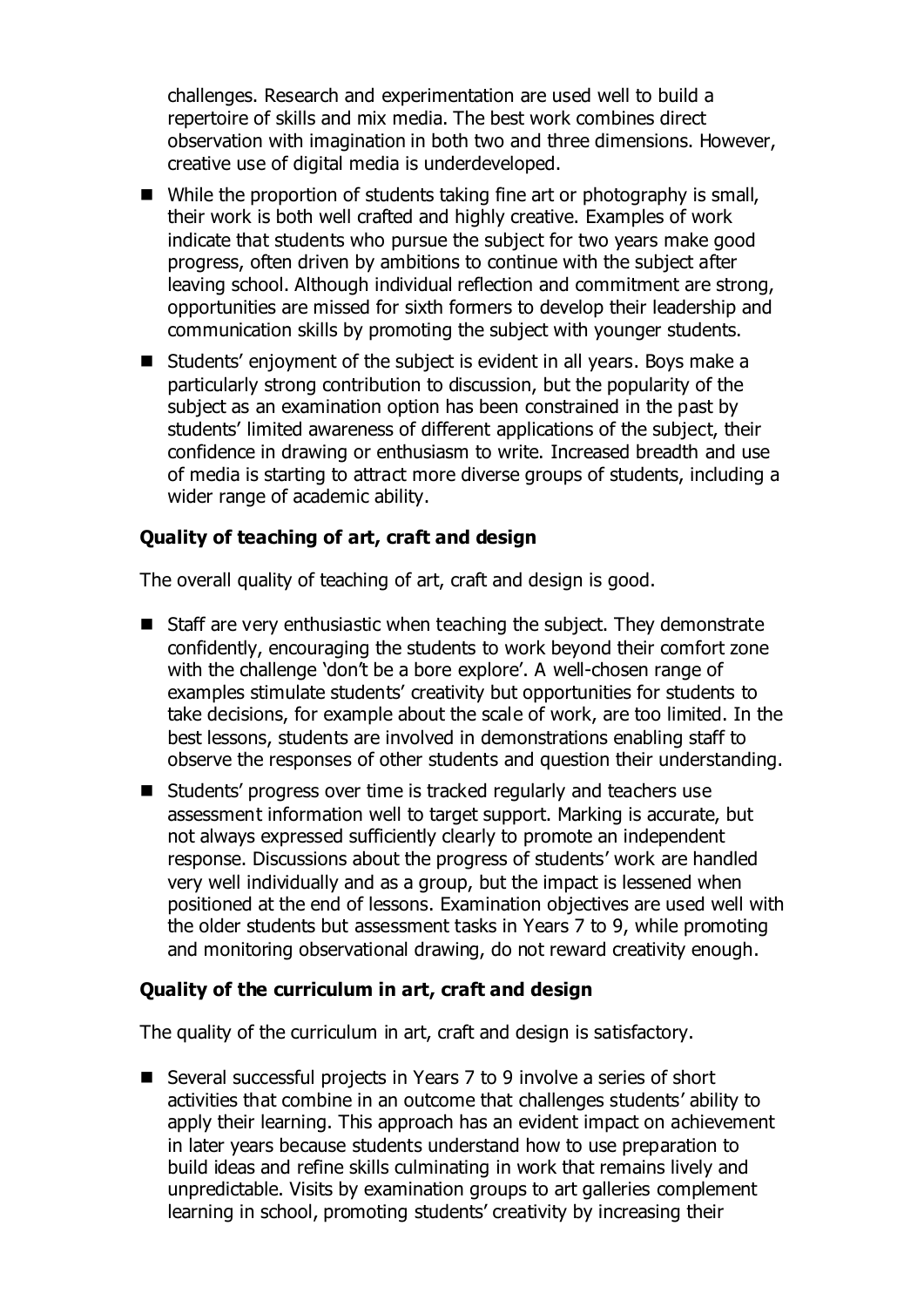awareness about the diverse range of possible outcomes. However, too few students make their options without having experienced an art gallery.

■ The subject curriculum has broadened in the recent years to include more three-dimensional work in Years 10 and 11, a BTEC option alongside GCSE, and a photography option alongside the fine art A-level. The impact on the recruitment and achievement of boys and girls is positive. However, the range of traditional media preferred by most students as they move through the school indicates that the curriculum does not build equal confidence across a full range of media, particularly digital and threedimensional media. Good knowledge of artists contrasts with limited awareness of craftworkers or designers, including local practitioners.

# **Effectiveness of leadership and management of art, craft and design**

The leadership and management of art, craft and design are good.

- A rising trend in students' attainment in the subject, an increase in the proportion of good teaching, and the widening of the subject curriculum indicate that leadership and management are good. The profile of the subject in the school and community has been raised, for example through very well received exhibitions. However, while high-quality work by older students is exhibited in school, evidence of research could be shared more openly, including work by younger students or creative practitioners who work in the locality. Workshops by a local watercolour artist are used successfully to inspire the students and refresh the specialist skills of staff.
- Senior staff are well informed about developments in the subject and have used opportunities to enhance staffing creatively. Priorities have rightly focused on addressing underachievement. The subject leader is now well positioned to develop links with other subjects, for example by making connections with other art forms associated with specialist performing arts status. Development planning provides an adequate basis for further improvement. However, success criteria are insufficiently precise to evaluate progress in relation to aims, for example participation rates.

## **Areas for improvement, which we discussed, include:**

- $\blacksquare$  widening the appeal and success of the subject further by:
	- $-$  ensuring that topics are equally relevant to boys and girls
	- increasing opportunities for students to work from first hand experience
	- valuing creative development more explicitly through assessment
	- using three-dimensional and digital media more regularly.

I hope that these observations are useful as you continue to develop art, craft and design in the school.

As I explained previously, a copy of this letter will be published on the Ofsted website. It may be used to inform decisions about any future inspection.